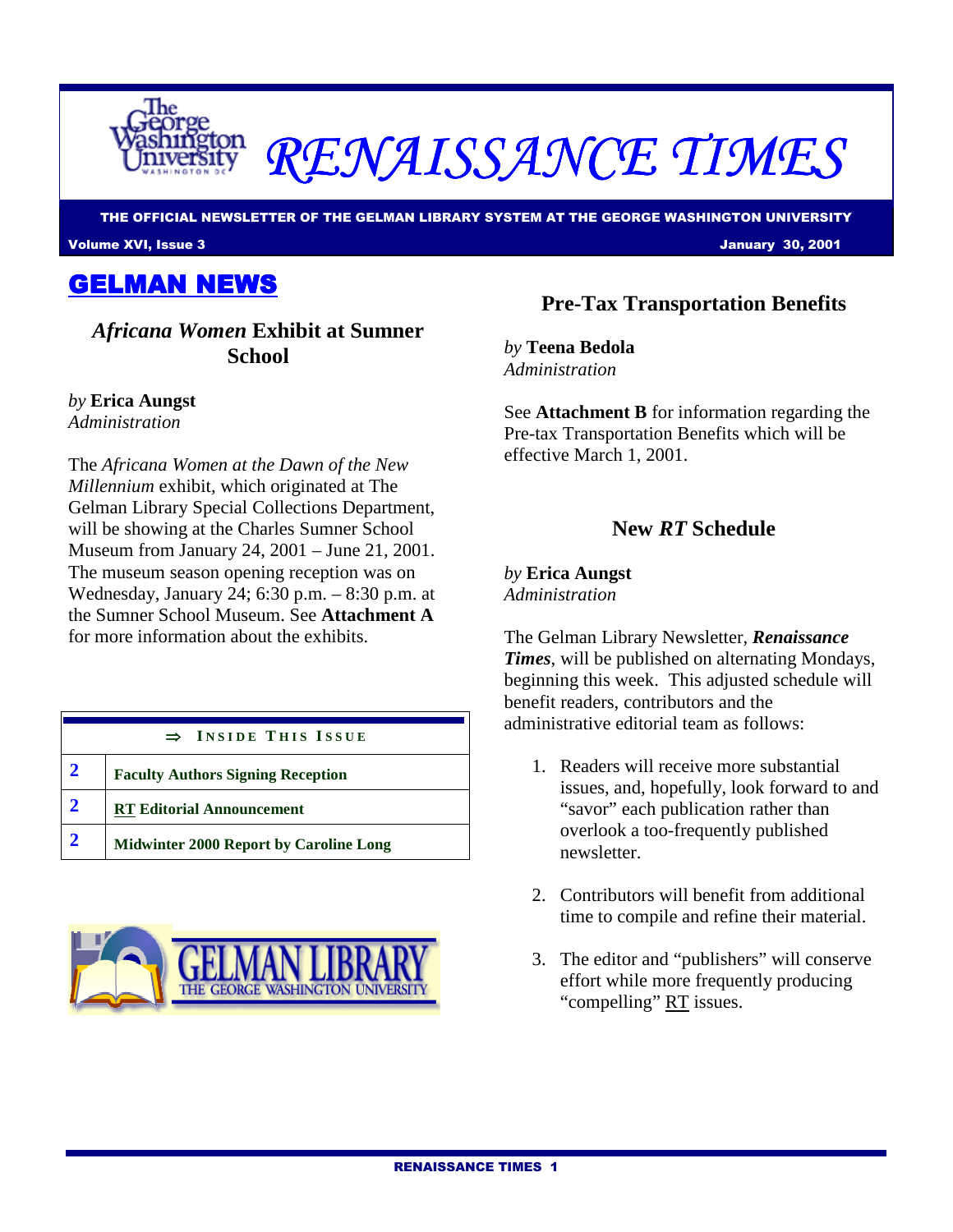4. We will increase our use of the Library web site, GroupWise, and GLEN – the Library will be "Greener" as a result (Saving paper and energy.)

In addition to periodic GroupWise announcements,

- $\triangleright$  The Library meetings and events listing will be kept with the room reservation charts in room 201.
- > Library Human Resources information, such as vacancy announcements and Andrea's schedule, will be posted on the Gelman Library Human Resources Office door as well as at the main desk in room 201.

The editorial and production team looks forward to additional *RT* contributions from Library staff. We hope that this adjusted schedule affords you the easily manageable opportunity to submit your reviews, updates, attachments and features. Please send your submissions, ideas, inquiries, and concerns by GroupWise to "Renaissance Times."

### **Faculty Authors Signing Reception**

*by* **Erica Aungst**  *Administration*

Please see **Attachment C** for information about the February 9 Faculty Authors Signing Reception. Don't miss this one!

#### *RT* **Editorial Announcement**

#### *by* **Andrea Stewart**  *Administration*

After editing the *RT* for the past 15 years, I am pleased to hand over the editor's red pen to Erica Aungst. Please giver her the same encouragement you have shown me.

## GELMAN HUMAN RESOURCES UPDATE

#### **Vacancy Listing**

Please see **Attachment D** for Gelman's Vacancy Listings.

## **CONFERENCES**

#### **Midwinter 2001 Report**

*by* **Teena Bedola**  *Administration*

See **Attachment E** for Caroline Long's report on her Midwinter 2001 Conference attendance.



*remarkable creation of man nothing else that he builds ever lasts, monuments fall; nations perish; civilization grow old and die out; new races build others. But in the world of books are volumes that have seen this happen again and again and yet live on. Still young, still as fresh as the day they were written, still telling men's hearts, of the hearts of men centuries dead."* 

 $\sim$  Clarence Day  $\sim$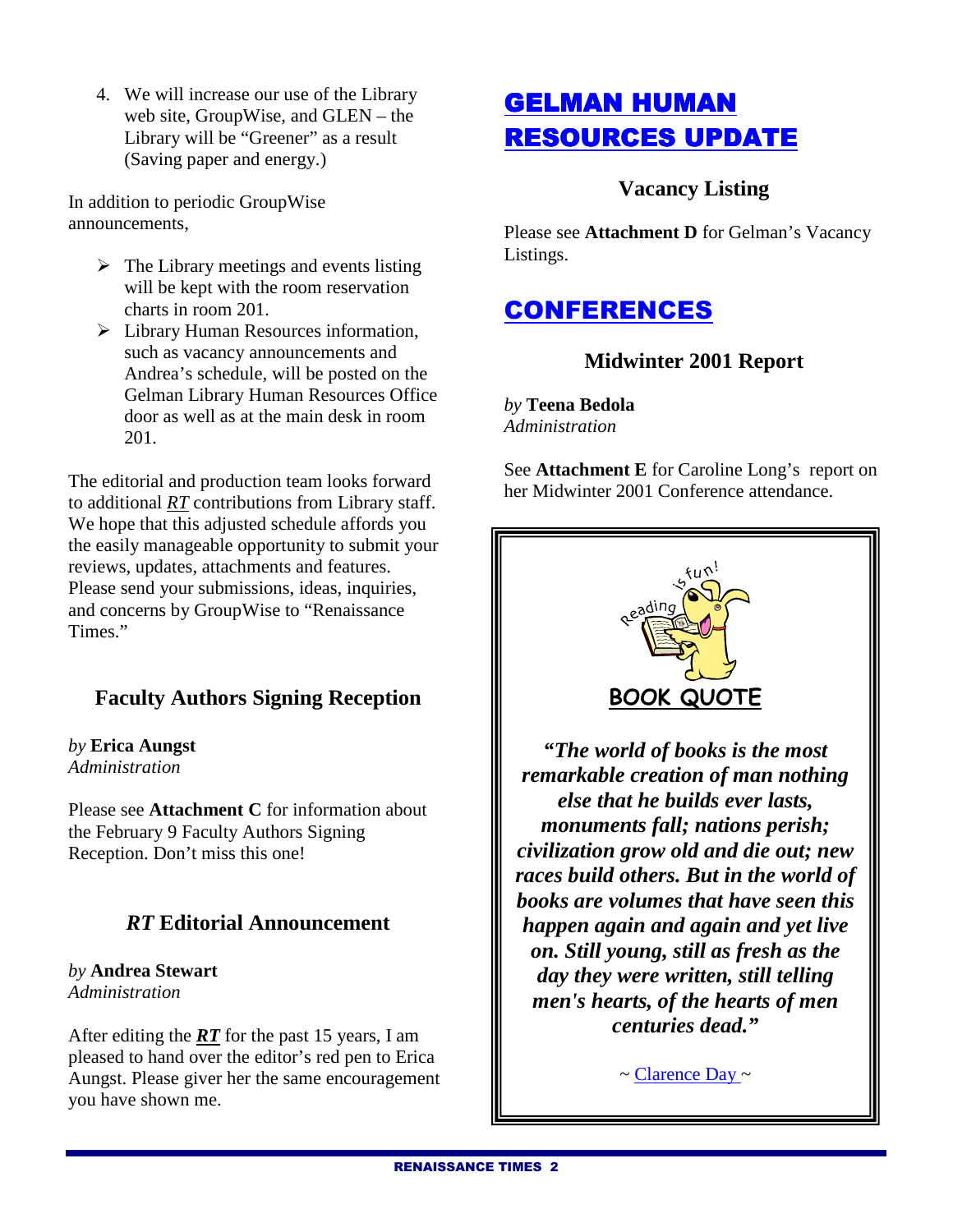## **CALENDAR OF EVENTS**

**Exhibit - Africana Women of the Dawn of the New Millennium 1/24/01** Mon.-Sat. 10:00 a.m. – 5:00 p.m. – Charles Sumner School Museum - Farragut North Metro Station  $-1201$  17<sup>th</sup> St., **Through** Washington, DC 20036 **06/21/01** (202) 442-6060

## **THIS WEEK IN LITERARY HISTORY**

Τ

| January 28,<br>1960 | Zora Neale Hurston, African-American writer, dies in Fort Pierce, Florida.                                                                               |  |
|---------------------|----------------------------------------------------------------------------------------------------------------------------------------------------------|--|
| January 29,<br>1845 | <b>Edgar Allan Poe's</b> "The Raven" first appears in the New York Evening Mirror.                                                                       |  |
| January 30,<br>1815 | U.S. Library of Congress is re-established after its destruction during the War of 1812.                                                                 |  |
| January 30,<br>1994 | <b>Pierre Boulle</b> , author of <i>The Bridge Over the River Kwai</i> and <i>Planet of the Apes</i> dies in Paris at the age of 81.                     |  |
| January 31,<br>1985 | <b>Francis Reginald Scott</b> , a member of the Montreal group of poets of the 1920, dies in the city.                                                   |  |
| February 1,<br>1814 | <b>Lord Byron's</b> <i>The Corsair</i> , sells 10,000 copies on the day of publication.                                                                  |  |
| February 2,<br>1870 | Mark Twain marries Olivia Langdon in Elmira, New York.                                                                                                   |  |
| February 2,<br>1970 | Philosopher Bertrand Russell dies in Penryndeudraeth Merioneth at age 97.                                                                                |  |
| February 3,<br>1931 | The Arkansas state legislature passes a motion to pray for the soul of H. L. Mencken after Mencken calls the<br>state of Arkansas "the apex of moronia." |  |